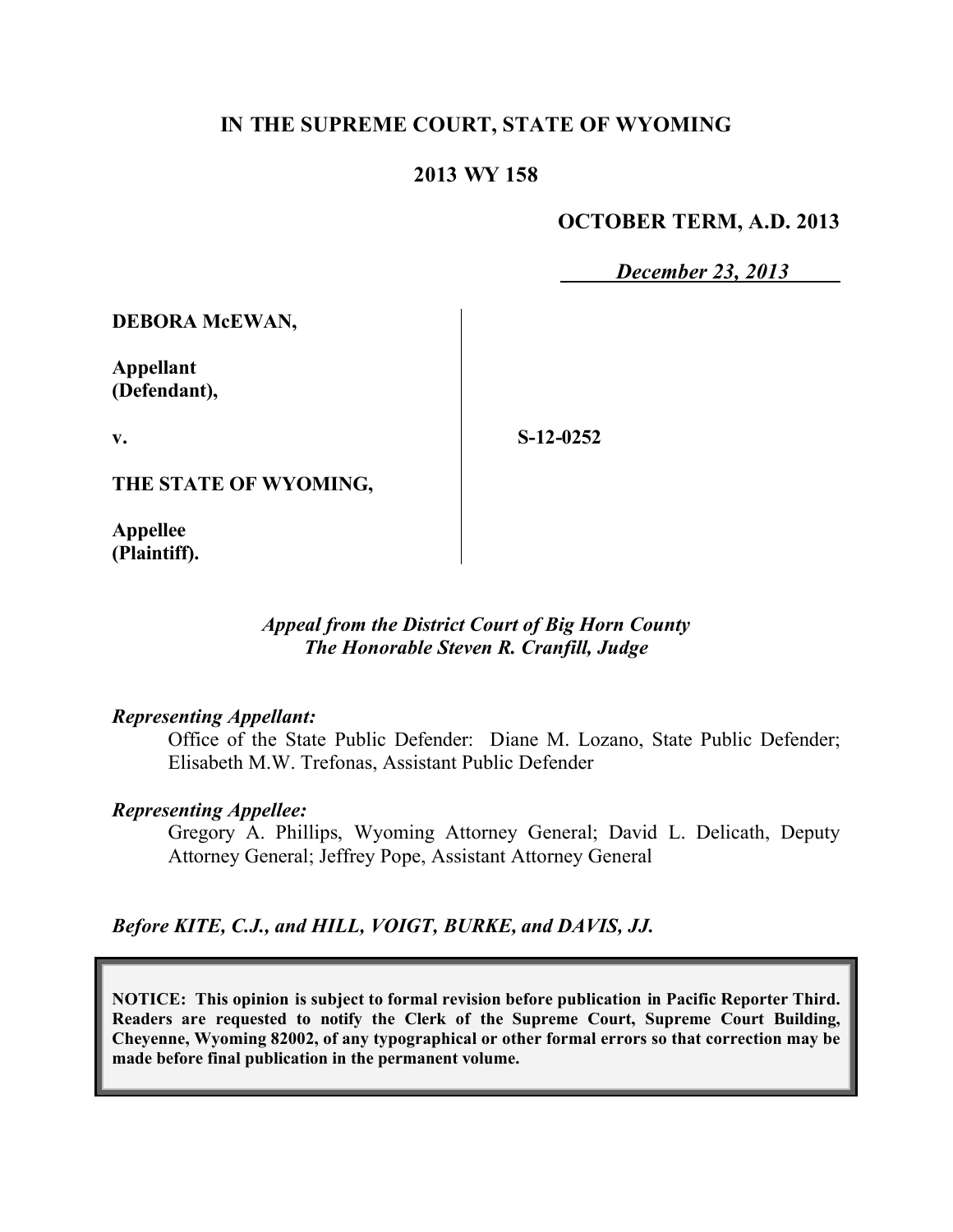# **DAVIS**, Justice.

[¶1] Appellant Debora McEwan was convicted of two felony counts of obtaining public welfare benefits by misrepresentation after entering guilty pleas without admitting guilt under *North Carolina v. Alford*, 400 U.S. 25, 91 S. Ct. 160, 27 L. Ed. 2d 162  $(1970).$ <sup>1</sup> Our recent decision in *Balderson v. State*, 2013 WY 107, 309 P.3d 809 (Wyo. 2013), requires us to reverse McEwan's conviction and remand with instructions to reinstate her initial not guilty plea because the district court did not provide the required statutory firearms advisement when she changed her plea. Any other issues relating to the taking of a guilty plea can be addressed on remand if she chooses to enter a guilty plea rather than go to trial.

[¶2] McEwan also claims that she was denied her constitutional and rules-based rights to a speedy trial. We find no violation of those rights. She also claims error in the district court's order of restitution and the manner in which her original attorney was replaced, but we do not rule on those issues because her conviction will be vacated and the district court may resolve them on remand.

#### **ISSUES**

[¶3] McEwan raises five issues which, stripped to their essentials, may be stated as follows:

> 1. Must her two guilty pleas be set aside because the district court failed to give the advisements required by W.R.Cr.P. 11 and Wyo. Stat. Ann. § 7-11-507?

> 2. Was she deprived of her constitutional right to a speedy trial or the complementary right provided by W.R.Cr.P. 48?

> 3. Did the district court abuse its discretion in denying McEwan's motion to withdraw her guilty plea?

> 4. Was the district court's order relating to restitution illegal?

<sup>&</sup>lt;sup>1</sup> *Alford* permits a court to accept a guilty plea from a defendant who, despite his denial of guilt, wishes to obtain the benefits of a plea bargain in the face of what he views as a strong case against him. This type of plea is discussed in greater detail below in note 4.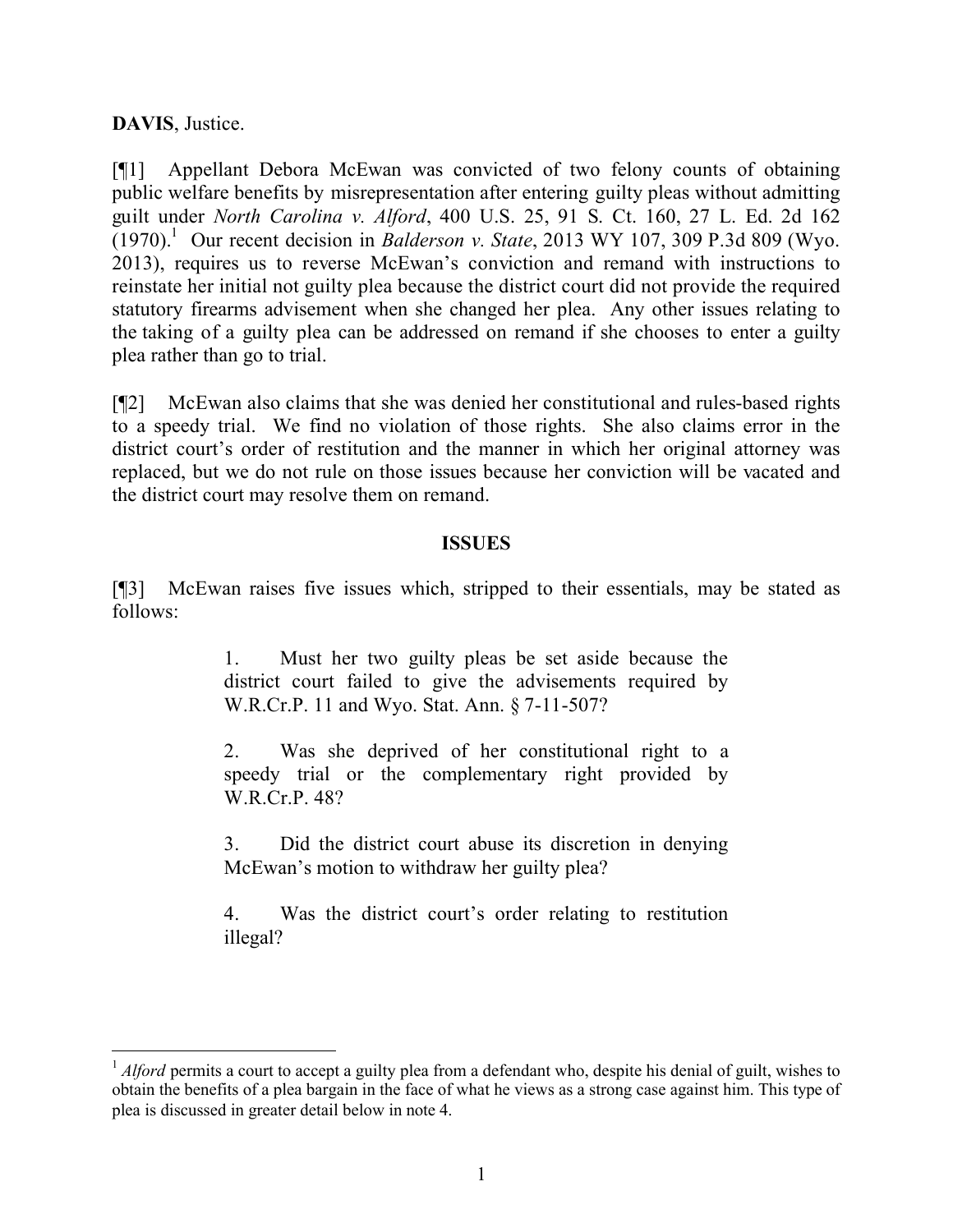5. Did the district court commit plain error by allowing one public defender to substitute for another in representing McEwan?

## **FACTS**

[¶4] In late October of 2008, an anonymous tip prompted the Wyoming Department of Family Services (DFS) to begin a nearly one-year investigation of McEwan and her adult son and daughter for possible welfare fraud. McEwan lived with her three minor children in Greybull, and her adult daughter had a minor child of her own. In her application for public assistance benefits, McEwan reported to DFS that she was self-employed and derived her income solely from her karaoke services business.

[¶5] The investigation revealed that DFS had paid McEwan's adult son for caring for his adult sister's child at times when he was working somewhere else, and when his sister, contrary to her representations to DFS, was not working. McEwan counterendorsed the state warrants made payable to her son. After examining documents submitted to DFS and the accounts owned by McEwan at Big Horn Federal Savings Bank, particularly one listed under the name "Live Wire Entertainment," the DFS investigator discovered that McEwan was working for four different employers (not including herself) under pseudonyms, and that she had deposited wages from three of the four into her "Live Wire" account. She did not disclose those sources of income to DFS.

[¶6] At the same time, McEwan obtained food stamps and child care assistance benefits relating to her minor children. As to the latter, the investigator obtained records from the establishments to whom she reportedly provided karaoke services and could not verify that McEwan was working at the times she stated in her claims for child care assistance.

[¶7] On January 6, 2010, the Big Horn County and Prosecuting Attorney charged McEwan with three felonies: knowingly failing to report income to obtain food stamp benefits of \$500 or more in violation of Wyo. Stat. Ann. § 42-2-112(a), (k)(i); knowingly falsifying work hours to obtain child care assistance in violation of  $\frac{242-12}{12(h)}$ , (k)(i); and knowingly failing to report a bank account in order to obtain food stamp benefits under  $\S$  42-2-112(a), (k)(i). She was arrested on January 11, 2010, and had her initial appearance in circuit court two days later. That court appointed a public defender to represent her, established bond, and set a preliminary hearing for January 20. She posted bond on January 18.

[¶8] On the day set for the preliminary hearing, McEwan waived the time limits contained in Wyoming Rule of Criminal Procedure 5 and asked the circuit court to postpone it "for a reasonable time as established by the Court." The hearing was first postponed to February 3 and later to March 24, 2010, when it was held and McEwan was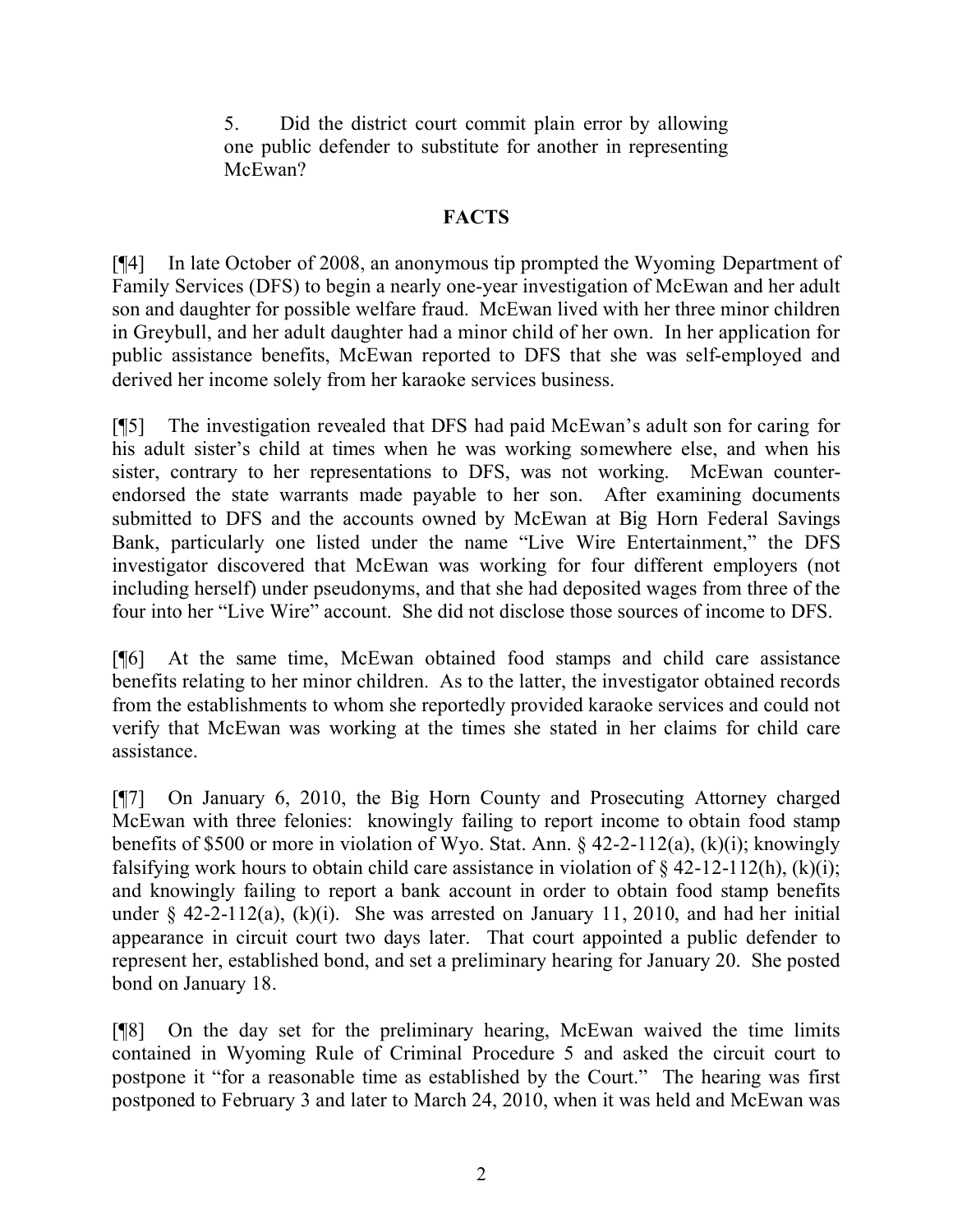bound over to district court. The record does not reflect the reasons for the continuance from February 3 to March 24 of 2010.

[¶9] On April 1, 2010, the county attorney requested a setting for arraignment. The arraignment was to take place on May 18, but on May 14 defense counsel moved for a continuance due to a scheduling conflict, and the district judge reset the hearing to June 22, 2010 at his request. Just prior to the arraignment, McEwan filed a motion to peremptorily disqualify the assigned district court judge as then permitted by Wyoming Rule of Criminal Procedure  $21.1(a)$ <sup>2</sup> The district judge was not aware when the arraignment began that he had been disqualified, and he read McEwan her rights and advised her of the nature of the charges against her and the maximum penalties. Before she was asked to enter a plea, McEwan's attorney advised the court of the peremptory disqualification and asked that the arraignment be postponed and that another judge be appointed. As defense counsel requested, the judge did not proceed with the arraignment, although he could have done so before reassigning the case under Rule 21.1(a).<sup>3</sup>

[¶10] The new judge held McEwan's arraignment on August 26, 2010. On October 5, McEwan moved to compel discovery from DFS and requested a hearing on that motion. On October 21, the court set the motion hearing for October 28, and on October 25, it set McEwan's trial as the second case stacked for trial on January 31, 2011. Two days before a pretrial conference scheduled for January 13, McEwan moved to continue both the conference and the trial. On January 18, the court reset the pretrial conference to March 24 and the trial to April 11, 2011.

W.R.Cr.P. 21.1(a) (repealed Nov. 26, 2013).

3

 <sup>2</sup> This Court suspended Rule 21.1(a) pending further review by the Permanaent Rules Advisory Committee's criminal division on December 4, 2012. The rule has since been repealed.

<sup>(</sup>a) *Peremptory Disqualification*. -- A judge may be peremptorily disqualified from acting in a case in which a felony is charged by the filing of a motion so requesting. A party may exercise the peremptory disqualification only one time and against only one judge. The motion shall be filed by the state at the time the indictment or information is filed in the district court, designating the judge to be disqualified. The motion shall be filed by the defendant in open court at arraignment, designating the judge to be disqualified, except that a defendant who is not represented by an attorney at arraignment may file the motion within 10 days after the arraignment. After a judge has been peremptorily disqualified upon the motion of a party, the opposing party may file a motion for peremptory disqualification within five days of being notified of the identity of the judge to whom the case has been assigned. Upon the filing of a motion for peremptory disqualification the disqualified judge shall take no further action except to conduct the arraignment and to assign the case to another judge.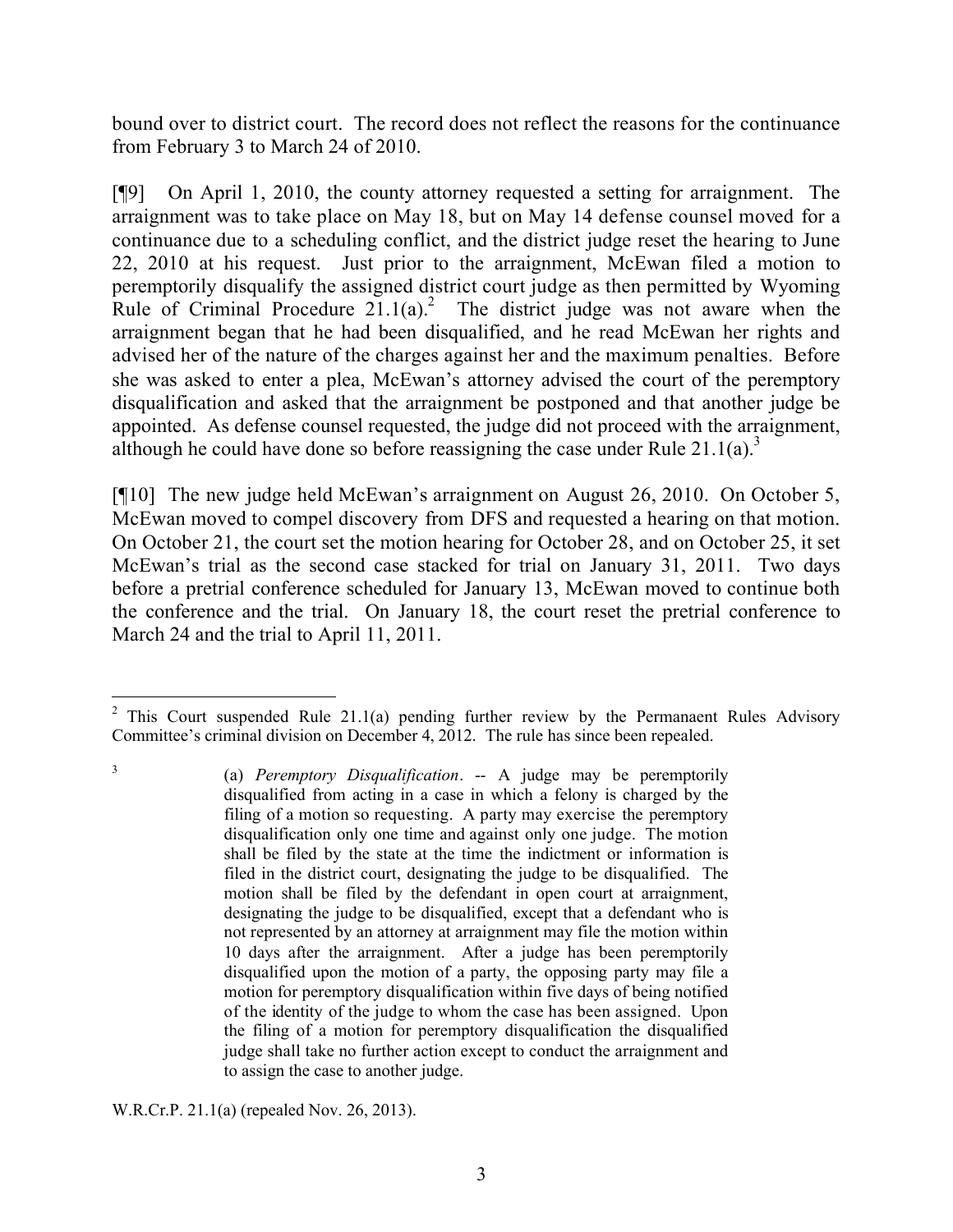[¶11] In early March of 2011, McEwan filed a signed and witnessed waiver of her right to a speedy trial and a motion to vacate the trial setting. The motion recited that she was negotiating with the newly-elected county attorney for a plea agreement for herself, and if possible, a "global" agreement also resolving similar charges against her adult children. She anticipated that negotiations could be completed within ninety days and asked that the pretrial conference and trial not be reset until after June 15, 2011.

[¶12] Within a week of filing that motion, defense counsel requested that McEwan be evaluated to determine whether she was mentally fit to proceed under Wyo. Stat. Ann. § 7-11-303, and expressed his belief that she was incapable of assisting in her own defense. The court granted the motion, and that decision suspended the proceedings until the evaluation was completed. Wyo. Stat. Ann. § 7-11-303(a) (LexisNexis 2013). The State Hospital submitted its finding that McEwan was in fact fit to proceed on May 13, 2011.

[¶13] On June 29, 2011, another public defender entered his appearance and identified himself as the substitute for McEwan's original public defender. That same day, he filed demands for discovery, for notice of the prosecutor's intent to introduce uncharged misconduct evidence, and for a speedy trial. On September 27, 2011, the district court acted on McEwan's motion to reset her trial after June 15, 2011, and scheduled a pretrial conference on December 15, 2011, and trial on January 9, 2012, when it would be second on the trial stack. On December 16, 2011, the court rescheduled the pretrial conference to May 24, 2012, and trial first on the trial stack for June 4, 2012 on its own motion. The record contains no contemporaneous complaint from McEwan regarding the schedule established by the court's September 27 and December 16 orders.

[¶14] On May 24, 2012, a letter in which McEwan indicated by her signature that she had accepted a plea agreement offered by the prosecutor was filed. The State agreed to dismiss the charge relating to concealment of income in order to obtain food stamps, in exchange for which McEwan agreed to enter an *Alford* guilty plea to the remaining two charges. The State also agreed to cap its sentencing argument to ask for concurrent sentences of no more than four to six years on those charges, and to dismiss pending felony probation revocation proceedings against her. McEwan was free to argue for a lesser sentence and probation. She agreed to pay restitution on all three of the original charges.

[¶15] McEwan changed her plea to guilty as required by the agreement the same day it was filed.<sup>4</sup> During that hearing she indicated that she understood the agreement and the

 $\overline{a}$ <sup>4</sup> The record is somewhat vague as to whether a plea was actually entered. McEwan's counsel was asked how she "would" plead, and counsel said she "would plead" guilty on an *Alford* basis. One could argue that this was an expression of a future intent that never came to fruition. However, the parties did not raise this issue. We note that Wyoming Rule of Criminal Procedure 11 requires the court to personally address the defendant, which the court did. However, it did not ask her how she pled. The better practice would be to ask the defendant to state his or her plea rather than to allow counsel to do so.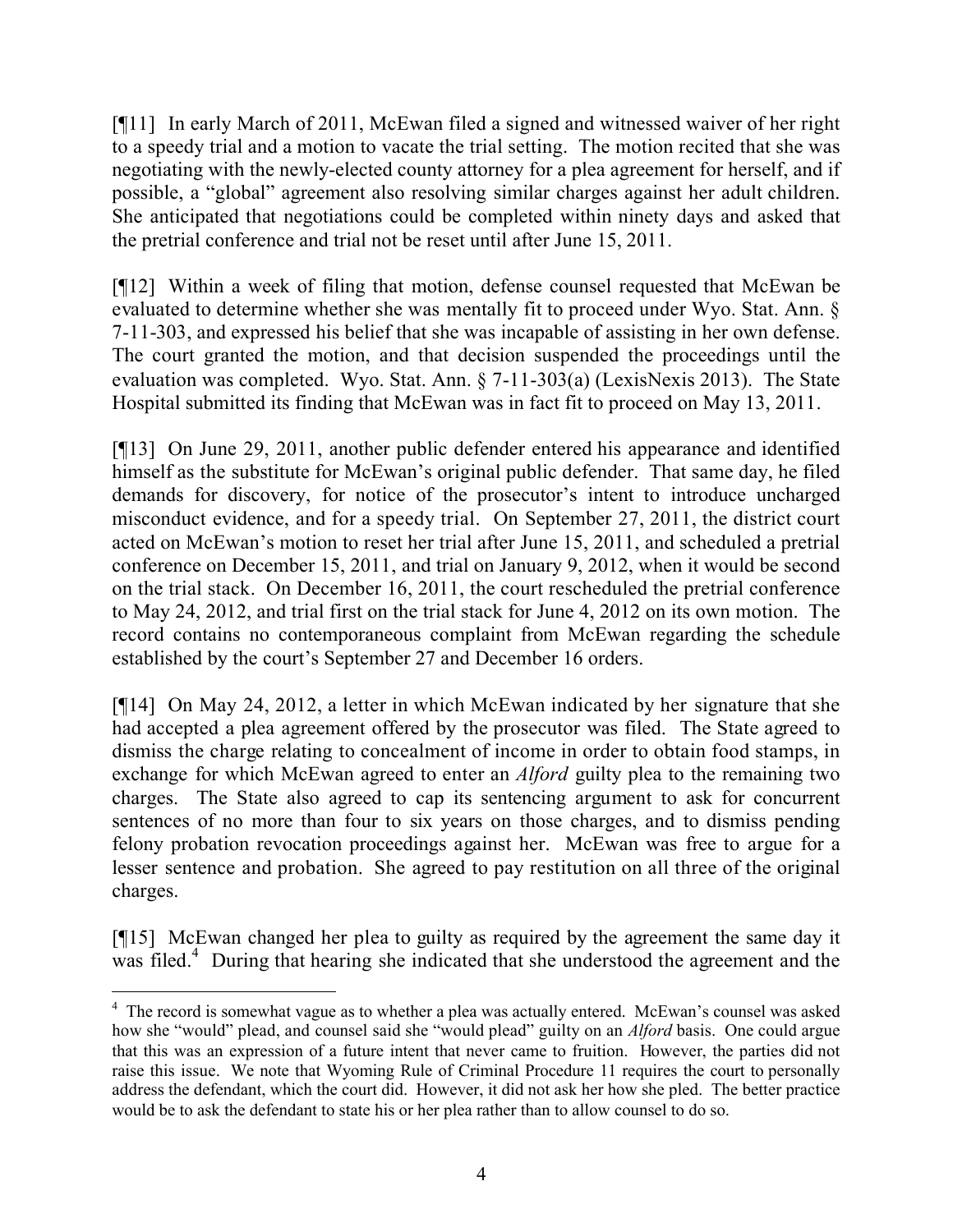advisements given her by the court, and that she was satisfied with her attorney's representation.

[¶16] A presentence investigation report was completed on June 10, 2012, and the court set McEwan's sentencing for August 2. The sentencing hearing began with an oral motion by McEwan's attorney to withdraw her guilty plea. Counsel explained that McEwan "feels" she was confused and did not fully understand what was going on and what she was agreeing to at the time she changed her plea, that she felt coerced by a threat that the prosecutor might bring additional charges against her and her two adult children, and that she "has the feeling that her speedy trial rights have been violated." The district court denied the motion. McEwan was sentenced to concurrent terms of three to five years.

#### **DISCUSSION**

#### *The Change of Plea and the Motion to Withdraw Guilty Plea*

[¶17] McEwan's first and third claims of error are overlapping arguments relating to the district court's alleged failure to comply with Wyo. Stat. Ann. § 7-11-507 and some of the dictates of Wyoming Rule of Criminal Procedure 11 when taking her guilty plea or at

There also appeared to be confusion as to the nature of an *Alford* plea as compared to a no contest or nolo contendere plea. A no contest plea cannot be used against a defendant in other civil or criminal proceedings. W.R.E. 410, 803(22). A factual basis is not taken under oath from the defendant as in the case of a guilty plea, because the statements could be used as admissions by a party opponent in other proceedings under Wyoming Rule of Evidence 801(d)(2). 1A Charles A. Wright & Andrew D. Leipold, *Federal Practice & Procedure* § 175 at 190-91 (4th ed. 2008); *Balderson v. State,* 2013 WY 107, ¶ 8 n.2, 309 P.3d 809, 811 n.2 (Wyo. 2013). The factual basis is supplied by the prosecutor, often through reference to the affidavit supporting the information. *Berry v. State*, 2004 WY 81, ¶ 39, 93 P.3d 222, 234 (Wyo. 2004).

On the other hand, an *Alford* plea is a guilty plea. *N. Carolina v. Alford*, 400 U.S. 25, 31, 91 S. Ct. 160, 164, 27 L. Ed. 2d 162 (1970); 5 Wayne R. LaFave, et al., *Crim. Proc*. § 21.4(f) (3d ed. 2007). It differs from a conventional guilty plea because the defendant denies his guilt and therefore does not supply a satisfactory basis for the plea, but instead seeks to obtain the benefit of a plea bargain to avoid a potentially harsher penalty than he might receive if he goes to trial and is convicted. *Id*. Courts considering the issue have held that an *Alford* plea has the same preclusive effect in subsequent civil litigation as an ordinary guilty plea*. Zurcher v. Bilton*, 379 S.C. 132, 136, 666 S.E.2d 224, 227 (2008); *United States v. In*, 83 Fed. R. Evid. Serv. 168 (D. Utah 2010). Since the plea is admissible in other proceedings, it would be good practice to confirm with the defendant seeking to enter an *Alford* guilty plea that she understands the right to a jury trial, believes that the State can produce the evidence it claims it can, understands that a conviction may be used against her in other proceedings, and wishes the court to accept a guilty plea and impose sentence in order to obtain more favorable treatment under a plea agreement than she expects if the case goes to trial and there is a conviction.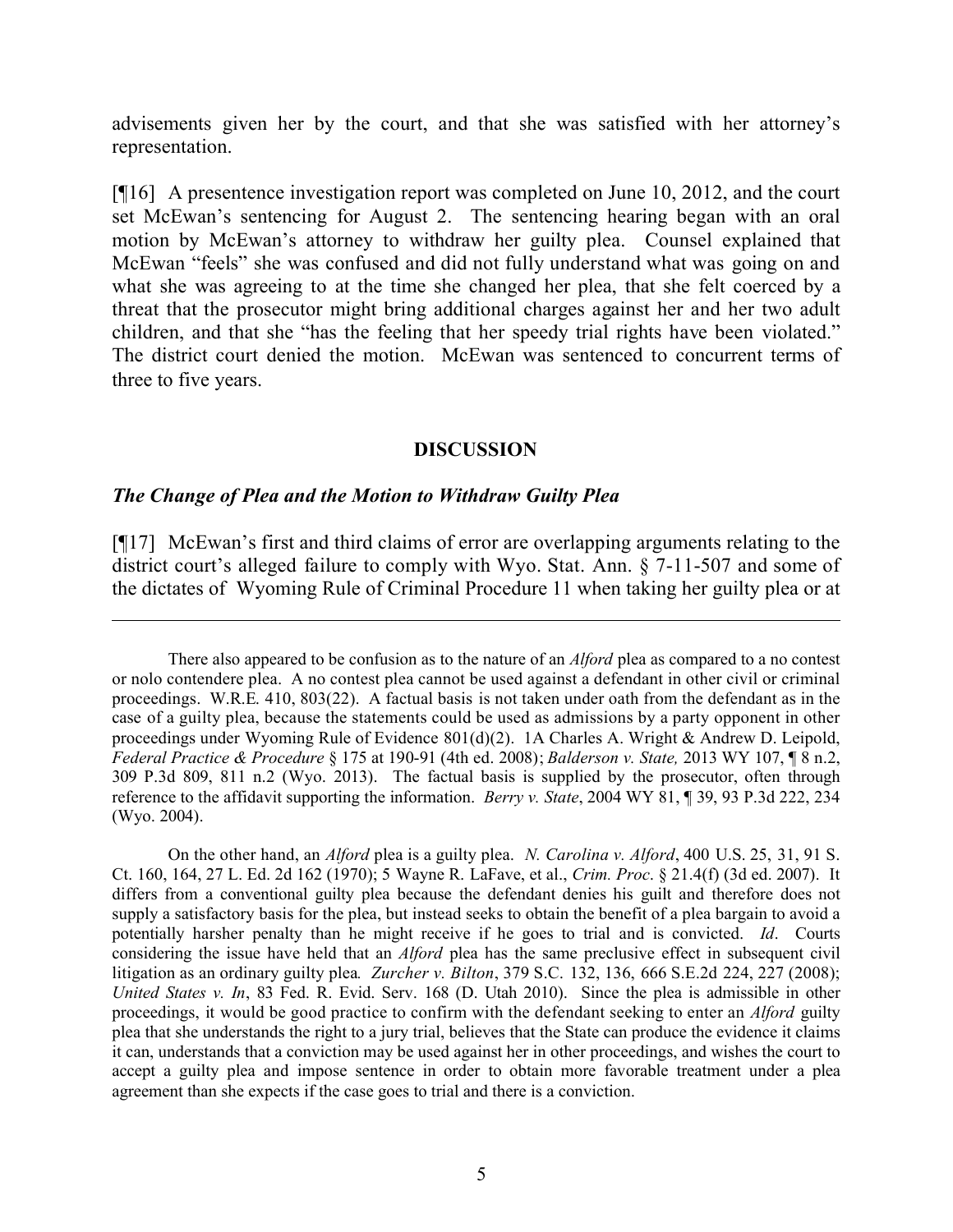prior proceedings.<sup>5</sup> With respect to her first claim, she argues that the court failed to advise her that a guilty plea to the felonies with which she was charged might result in the loss of her right to possess firearms and her ability to hold or obtain a job that required carrying and using firearms. As to Rule 11, McEwan asserts that the court failed to (1) address her personally to confirm that her plea was voluntary, rather than the result of some form of coercion or promises made apart from the plea agreement; and (2) advise her of her plea options and explain the effect of each. As to her first claim, she asks this Court to vacate her convictions so that her original not guilty pleas would be reinstated.

[¶18] In her third claim of error, McEwan argues that the district court abused its discretion when it denied her motion to withdraw her guilty pleas because it failed to comply with Wyo. Stat. Ann.  $\S$  7-11-507<sup>6</sup> and some of the requirements of Wyoming Rule of Criminal Procedure 11.

[¶19] We will reverse and remand with directions to set McEwan's convictions aside and to reinstate her not guilty pleas because the district court did not give the advisements required by Wyo. Stat. Ann. § 7-11-507. We acknowledge that, unlike the situation with the appellant in *Balderson v. State,* 2013 WY 107, 309 P.3d 809 (Wyo. 2013), there is absolutely no doubt that McEwan has prior felony convictions – in fact, she was on felony probation when she committed the offenses in this case. We also know that she was not employed in an occupation that required her to carry a firearm, and we have no

6 Section 7-11-507 provides as follows:

(a) No judgment of conviction shall be entered upon a plea of guilty or nolo contendere to any charge which may result in the disqualification of the defendant to possess firearms pursuant to the provisions of 18 U.S.C.  $\S\S 922(g)(1)$ , (9) and  $924(a)(2)$  or other federal law unless the defendant was advised in open court by the judge:

(i) Of the collateral consequences that may arise from that conviction pursuant to the provisions of 18 U.S.C.  $\S$ § 921(a)(33),  $922(g)(1)$ ,  $(9)$  and  $924(a)(2)$ ; and

(ii) That if the defendant is a peace officer, member of the armed forces, hunting guide, security guard or engaged in any other profession or occupation requiring the carrying or possession of a firearm, that he may now, or in the future, lose the right to engage in that profession or occupation should he be convicted.

Wyo. Stat. Ann. § 7-11-507 (LexisNexis 2013).

 $5$  McEwan directs us to a number of Rule 11 directives that were not followed at the change of plea hearing, but candidly suggests that most of those deficiencies were likely rendered harmless by the advice she received from the court during her arraignment and earlier proceedings.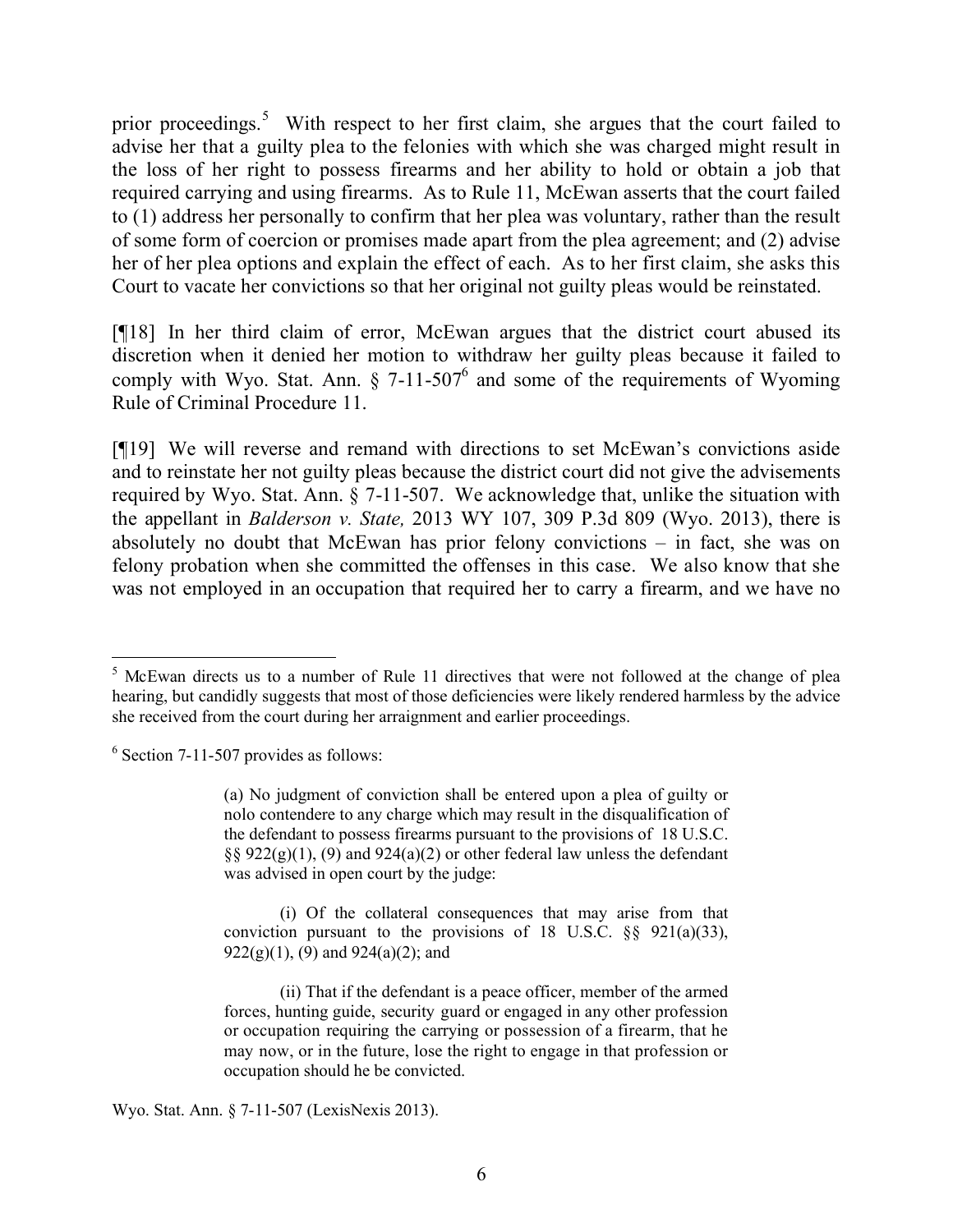reason to believe that she has or ever will have aspirations to obtain such a job. However, as we explained in *Balderson*:

> Section 7-11-507 provides that "[n]o judgment of conviction shall be entered upon a plea of guilty or nolo contendere to **any charge** which **may** result in the disqualification of the defendant to possess firearms . . . **unless** the defendant was advised in open court by the judge." § 7-11-507 (emphasis added). The use of the word "charge" indicates to us that the legislature intended to require that the advisement be given if the charge is one which could result in loss of firearms privileges. Unlike the State, we interpret the word "may" to instruct courts to give the advisement if it is possible for a conviction of the crime charged to result in the loss of firearms rights. If the legislature had intended the advisement to be given only if a defendant had not already lost his firearms privileges, it could easily have said so, but did not.

*Id*. at  $\P$  19, 309 P.3d at 813 (footnote omitted). We emphasized that the legislature required judges to do no more than read an advisement when accepting a guilty plea to crimes that could lead to loss of firearms and employment that required carrying firearms. We also pointed out that the advisement would have to be given in all felony prosecutions, meaning that it could simply be read in all district court cases. *Id.* at ¶ 22, 309 P.3d at 814. Finally, we noted that if the legislature intended that failure to give the advisement would not invalidate a guilty plea if the defendant had already lost his or her firearms privileges, it could legislatively overrule *Balderson*. *Id*. at ¶ 24, 309 P.3d at 814.

[¶20] Because we find that McEwan's guilty plea must be set aside due to lack of a firearms advisement, we find it unnecessary to address her claims that the provisions of Rule 11 of the Wyoming Rules of Criminal Procedure were not complied with. If she decides to plead guilty after remand rather than go to trial, we are confident that any deficiencies claimed here will be avoided. Giving the required advisements and otherwise complying with Rule 11 may appear to be a tedious and repetitive process for trial judges, and we acknowledge that defendants are often inattentive and disinterested in the advisements. However, engaging them in dialogue as the rule requires creates a record establishing that the right to trial by jury and other rights associated with it have been relinquished knowingly and voluntarily, and it must be followed.

# *The Speedy Trial Questions*

[¶21] McEwan also asserts she was denied the constitutional right to a speedy trial under the Sixth Amendment to the United States Constitution as well as her speedy trial rights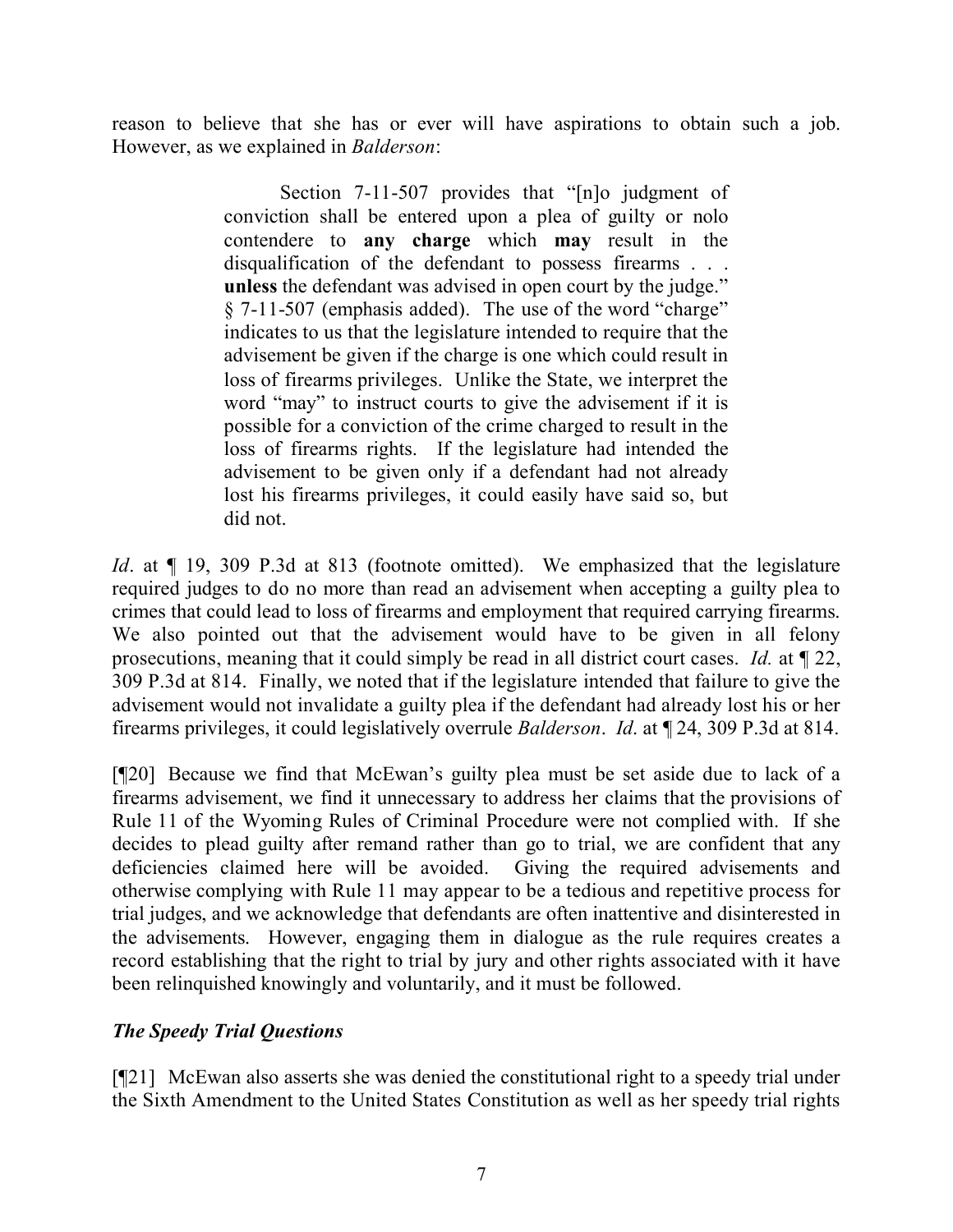under Wyoming Rule of Criminal Procedure 48. With regard to the constitutional right to speedy trial, we review *de novo*, taking into account and balancing the length of the delay, the reason for the delay, her assertion of that right, and any prejudice she suffered from the delay. None of these factors is alone sufficient to establish a constitutional violation. Rather, they must be considered together with other relevant circumstances, and with the goal of determining whether the delay was so unreasonable as to substantially impair McEwan's right to a fair trial. *Walters v. State*, 2004 WY 37, ¶¶ 9, 10, 87 P.3d 793, 795 (Wyo. 2004); *Barker v. Wingo*, 407 U.S. 514, 530, 533, 92 S. Ct. 2182, 2192-93, 33 L. Ed. 2d 101 (1972).

[¶22] From the time charges were first brought against McEwan until she entered her guilty plea 870 days elapsed. However, during a considerable portion of that time the district court had before it a waiver of speedy disposition and, except for a perfunctory written demand for a speedy trial filed by her substitute counsel nearly two-thirds of the way through that period, she never actively sought a trial date. To the contrary, she contributed to the delay.

[¶23] Between the filing of the charges against her on January 6, 2010, until her attorney filed his demand on June 29, 2011 – a period of 540 days – McEwan waived her right to a speedy preliminary hearing and obtained a continuance of that hearing, and twice obtained continuances of her arraignment, the second of which was prompted by her peremptory challenge of the district judge first assigned to her case and her request that he not arraign her, even though Rule 21.1(a) would have allowed him to do so. Two weeks before her first trial date of January 31, 2011, she obtained a continuance until April 11 and, on March 2 and March 10, 2011, waived her right to a speedy trial and sought a trial no earlier than June 15, 2011, so that she could pursue plea negotiations with the State.

[¶24] By March 15, 2011, her interactions with her first attorney led him to suspect that McEwan might be suffering from a mental problem that adversely affected her ability to assist in her own defense, and he therefore asked that she be evaluated to determine if she was fit to proceed under Wyo. Stat. Ann. § 7-11-303. The delays directly attributable to her requests and the fitness evaluation during the 540 days between the filing of charges and the entry of her second attorney totaled 334 days.

[¶25] When McEwan's substitute counsel appeared and demanded a speedy trial, he also filed motions that had to be resolved before a new trial date could be set. Nowhere in the record is there any indication that the new attorney abandoned the plea negotiations begun by McEwan's first appointed lawyer, which had been the reason he sought a continuance. Despite demanding a speedy trial, he did not object or ask for an earlier setting when, on September 27, 2011, the district court set McEwan's trial for January 9, 2012.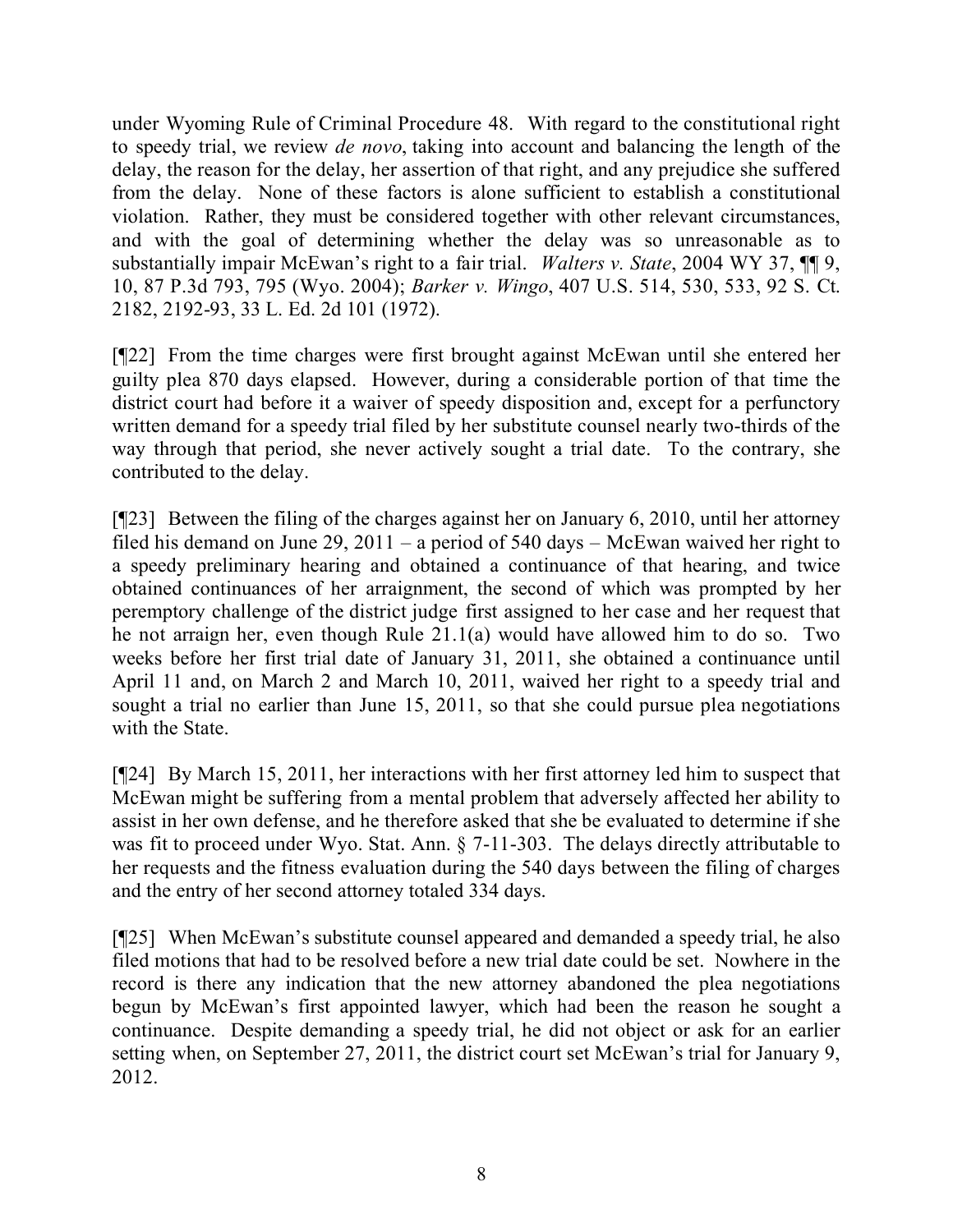[¶26] Trying to determine the reasons for additional delays of the trial would be an exercise in speculation, because the record tells us nothing. However, we think it fair to say that if McEwan had not earlier repeatedly asked to be taken off the district court's trial stack, and if she had not peremptorily challenged one of the two judges of the Fifth Judicial District, McEwan could have gone to trial much sooner. She must be held to have indirectly caused or significantly contributed to the overall length of the delay preceding the entry of her guilty plea.

[¶27] Perhaps more importantly, McEwan has failed to show that she was prejudiced by any delay preceding her plea. Such prejudice can take the form of unusual pretrial anxiety, lengthy pretrial incarceration, or impairment of her defense. *Boucher v. State*, 2011 WY 2, ¶ 17, 245 P.3d 342, 351 (Wyo. 2011). Neither McEwan's brief nor the record hint at any unusual anxiety. She was incarcerated for no more than a week after she was arrested and so was free on bond for almost all of the time she now claims imposed an unreasonable delay.

[¶28] She has made little effort to show that the passage of time impaired her ability to present a defense at trial. Although she asserts in her appellate brief – in almost as few words – that essential witnesses became unavailable or passed away, she concedes that this is not a matter of record and fails to identify those witnesses, the nature of their anticipated testimony, or when they became unavailable. For all of these reasons, we conclude McEwan was not deprived of her Sixth Amendment right to a speedy trial.

[¶29] We draw a similar conclusion concerning the speedy trial requirements of Wyoming Rule of Criminal Procedure 48. That rule requires that a defendant be brought to trial within 180 days following her arraignment unless the trial is continued for reasons excluded by rule.<sup>7</sup> Continuances permissible under the rule include those granted on the

- (3) The following periods shall be excluded in computing the time for trial:
- (A) All proceedings related to the mental illness or deficiency of the defendant;
	- (B) Proceedings on another charge;
- (C) The time between the dismissal and the refiling of the same charge; and

 $\overline{a}$ <sup>7</sup> Wyoming Rule of Criminal Procedure 48 states in pertinent part:

<sup>(</sup>b) *Speedy trial*. –

<sup>(1)</sup> It is the responsibility of the court, counsel and the defendant to insure that the defendant is timely tried.

<sup>(2)</sup> A criminal charge shall be brought to trial within 180 days following arraignment unless continued as provided in this rule.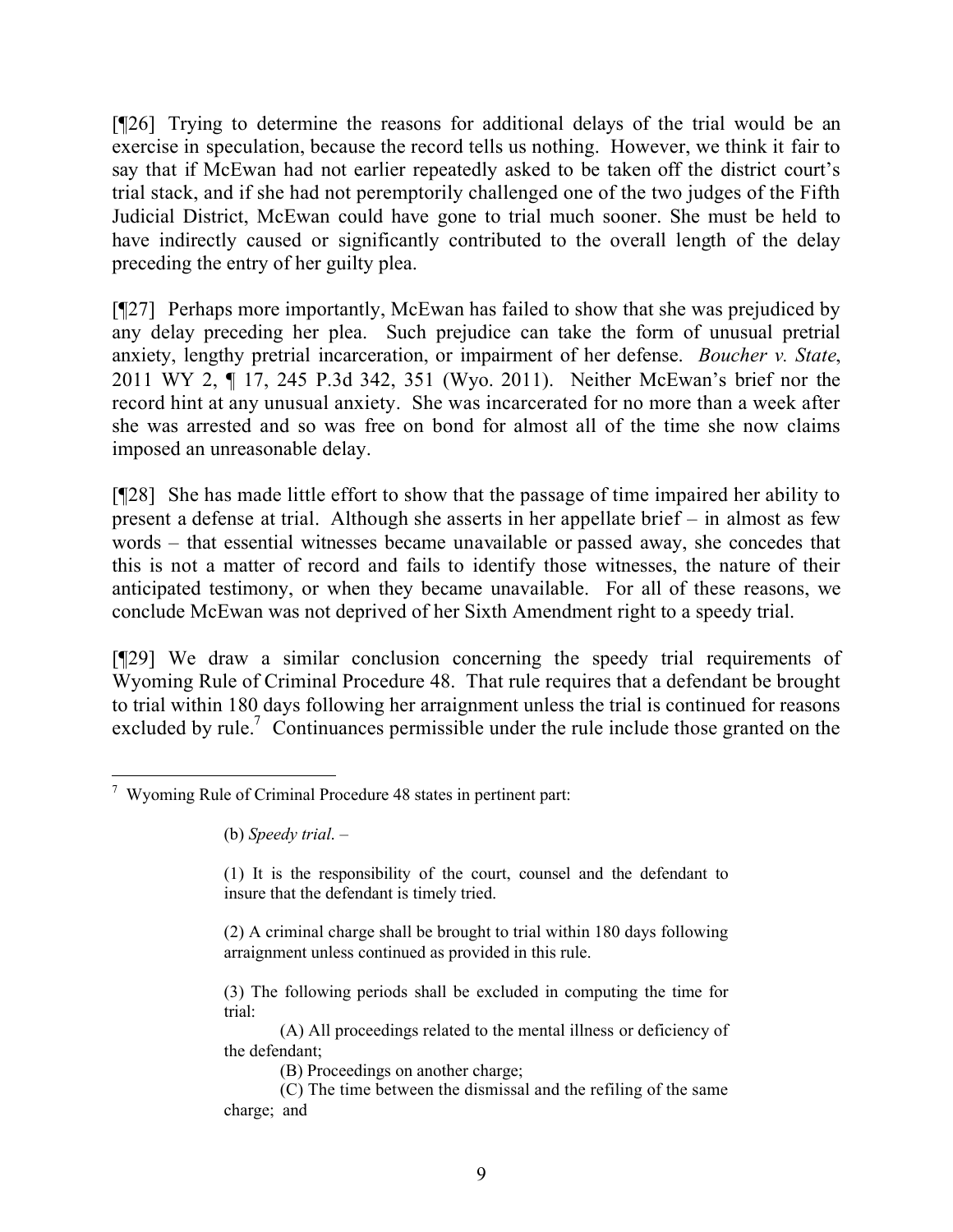defendant's motion and those granted on the court's own motion, if the latter are required in the due administration of justice, and the defendant, after notice, has not objected and shown in writing how the delay may prejudice her defense. W.R.Cr.P. 48(b)(1) and (4).

[¶30] McEwan's Rule 48 argument proceeds from the faulty premise that her arraignment took place on June 22, 2010. That was indeed the day initially set for arraignment, and the day on which she first appeared before the district court to be arraigned. The first trial date set was January 31, 2011, and this would of course have been more than 180 days after June 22, 2010. McEwan argues that her rights were therefore violated, even if she waived her Rule 48 right to speedy trial after January 31, 2011.

[¶31] However, although the court advised her of her rights and the nature of the charges against her on June 22, 2011, it did not take her plea that day because she peremptorily challenged the assigned judge and her attorney asked that the arraignment be continued. A new judge was then assigned and held the arraignment on August 26, 2010.

> (D) Delay occasioned by defendant's change of counsel or application therefor.

> (4) Continuances exceeding 180 days from the date of arraignment may be granted by the trial court as follows:

> > (A) On motion of defendant supported by affidavit; or

(B) On motion of the attorney for the state or the court if:

(i) The defendant expressly consents;

 $\overline{a}$ 

(ii) The state's evidence is unavailable and the prosecution has exercised due diligence; or

(iii) Required in the due administration of justice and the defendant will not be substantially prejudiced; and

(C) If a continuance is proposed by the state or the court, the defendant shall be notified. If the defendant objects, the defendant must show in writing how the delay may prejudice the defense.

(5) Any criminal case not tried or continued as provided in this rule shall be dismissed 180 days after arraignment.

(6) If the defendant is unavailable for any proceeding at which the defendant's presence is required, the case may be continued for a reasonable time by the trial court but for no more than 180 days after the defendant is available or the case further continued as provided in this rule.

(7) A dismissal for lack of a speedy trial under this rule shall not bar the state from again prosecuting the defendant for the same offense unless the defendant made a written demand for a speedy trial or can demonstrate prejudice from the delay.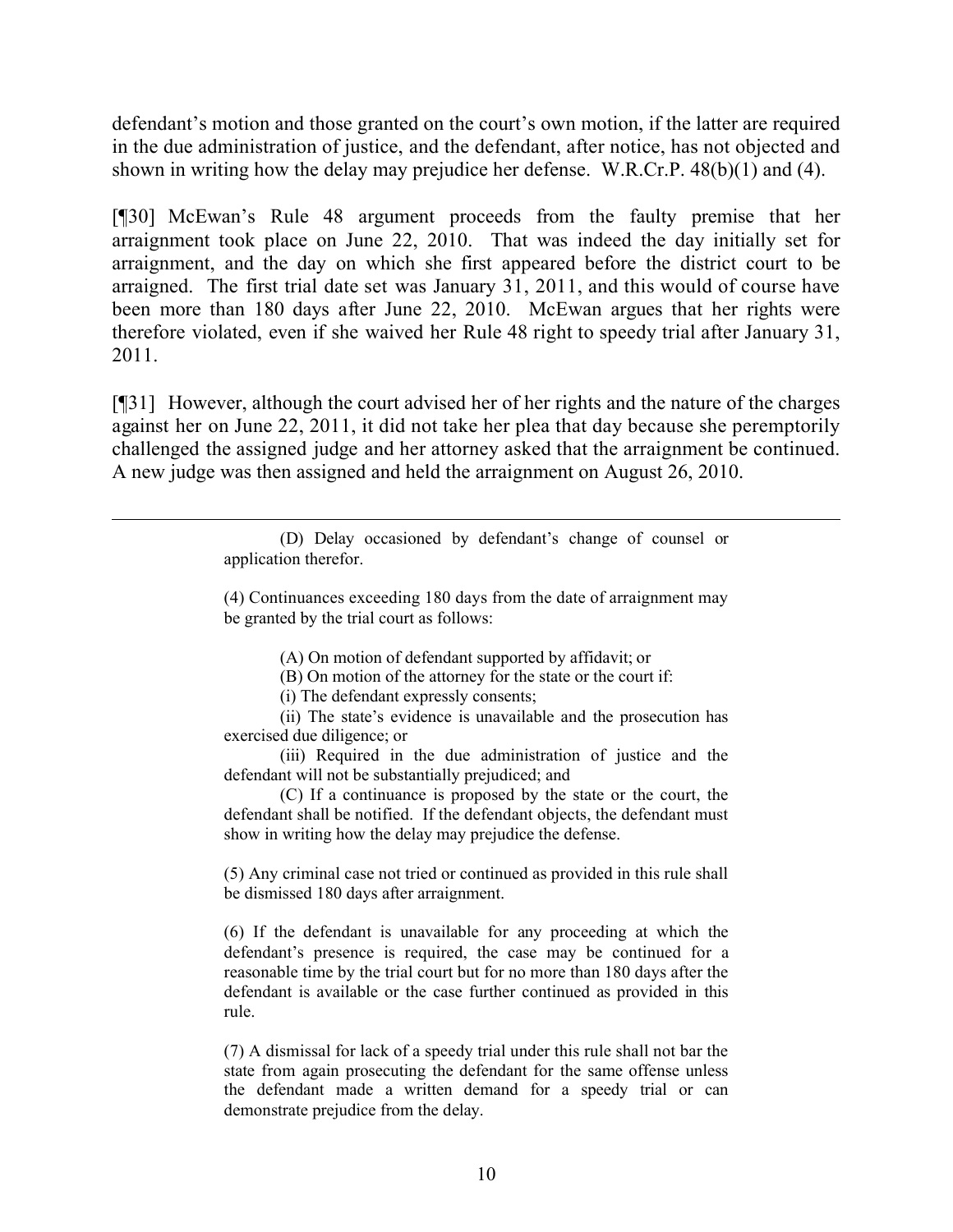[¶32] The *sine qua non* of an arraignment is the taking of a plea. The purpose of an arraignment is "to inform the accused of the charge against him and obtain an answer from him." 1A Wright, *supra*, § 161; *see also* W.R.Cr.P. 10; 5 LaFave, *supra*, § 21.4(a); 22 C.J.S. *Criminal Law* § 478 (updated 2013); 21 Am. Jur. 2d *Criminal Law* § 545 (updated 2013). A plea was not asked of or taken from McEwan until August 26, 2010, because her attorney asked that it not be, and that is consequently the date on which she was arraigned.

[¶33] The 180-day limit contained in Rule 48 would therefore have expired on February 22, 2011, and McEwan would have had her trial within that period if it had taken place as scheduled on January 31, 2011. However, on January 11, 138 days after her arraignment, she moved to continue the trial, and the district court subsequently rescheduled it for April 11. On March 2, she waived her right to a speedy trial, and eight days later she moved for another continuance to a date no earlier than June 15. The court granted that motion and reset McEwan's trial for January 9, 2012. Neither she nor her new attorney objected to that setting, even though they had filed a demand for a speedy trial on June 29, 2011.<sup>8</sup> The court then continued the trial to June 4, 2012 on its own motion, and again McEwan did not object or attempt to show how further delay might prejudice her. Before the rescheduled trial took place, she changed her plea.

[¶34] Disregarding the continuances which were properly granted under Rule 48, only 138 of the permissible 180 days elapsed after McEwan's arraignment. After that point in time, she signed a valid waiver of her speedy trial rights. She was not therefore denied her right to speedy trial under the rule.

# *Restitution*

[¶35] McEwan claims that the district court erred by ordering restitution which the Department of Corrections may withdraw from her prison earnings. Since we remand with instructions to vacate her convictions, we need not address this issue in detail, but point out what we believe to be statutory provisions that govern collection of restitution from defendants incarcerated in institutions operated by the Department of Corrections.

[¶36] When it set the amount of restitution owed by McEwan during her sentencing hearing, the district court said, "Of course, none of that is going to be due until she's released." The judgment and sentence awarded restitution without this limitation, and McEwan now claims that this omission improperly allows the Department of Corrections to make restitution payments from her inmate account and renders the written sentence illegal.

  $8$  Under Rule 48(b)(7), such a demand by itself does not affect the propriety of a subsequent continuance. It only becomes relevant if a prosecution is dismissed under the rule and the prosecutor then attempts to reprosecute the defendant.